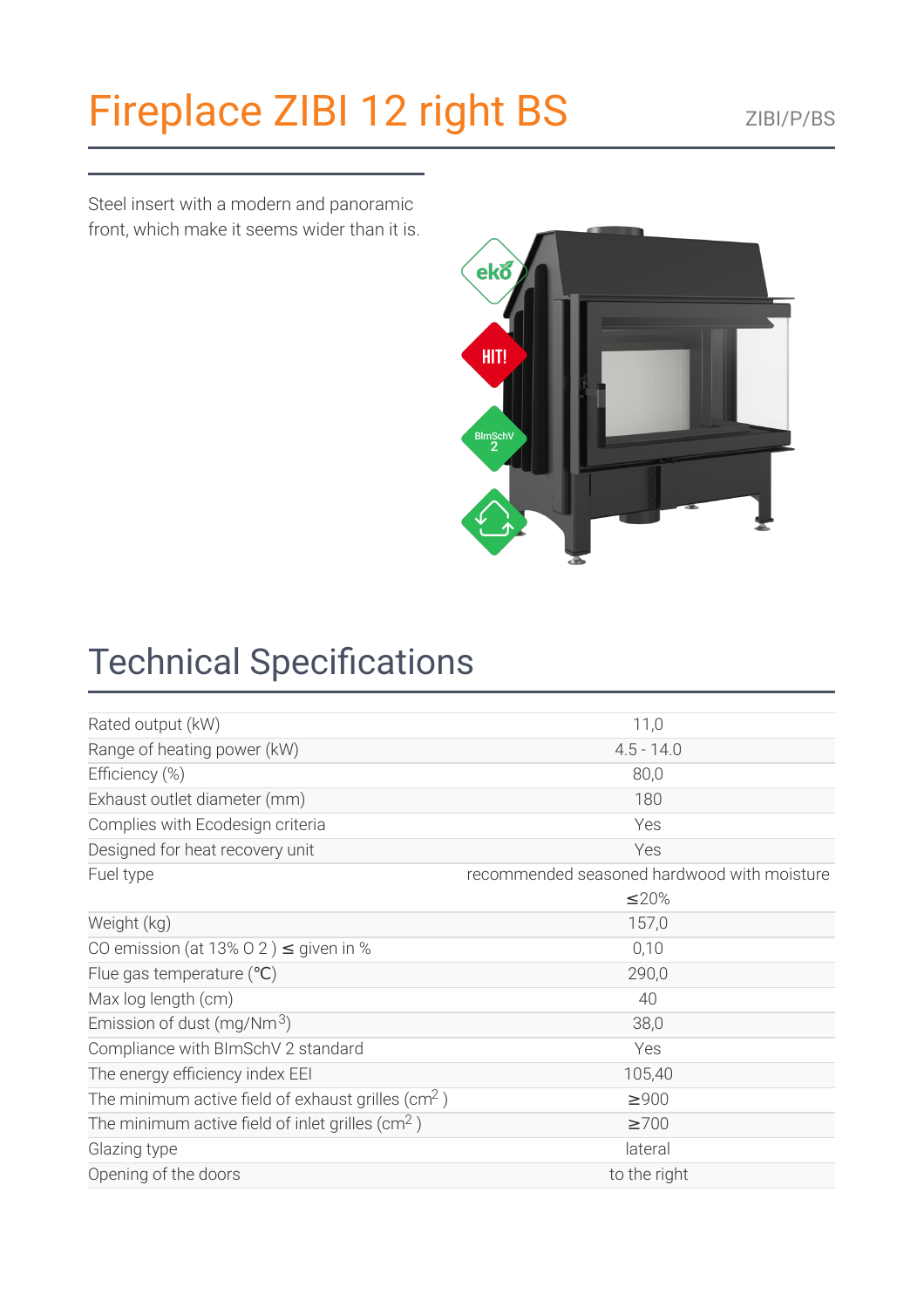| Material                            | steel     |
|-------------------------------------|-----------|
| Width (cm)                          | 76,80     |
| Height (cm)                         | 87,50     |
| Depth (cm)                          | 44,00     |
| External air inlet                  | Yes       |
| The liner of the combustion chamber | Yes       |
| Ashpan                              | <b>No</b> |
| Decorative printed glass            | No        |

### Features

#### **MAXIMUM USE OF ENERGY**

The body and the front of the insert are resistant to high temperatures thanks to the high quality steel used in production.

Efficient burning process & maintaining of temperature to keep the warmth for longer thanks to lining of combustion chamber with Acumotte - heat accumulating material which raises the temperature in the combustion chamber.

Combustion of fuel particles thanks to deflector, which extends the exhaust gas path.

Built-in fi 125 external air intake which provides air supply from the outside directly into the hearth which results in better combustion and better comfort of usage.

Regulation of air intake is made by the sliding element which is located at the bottom. This allows for manual dosing of air required for proper combustion.

Reducing emissions of harmful CO to the atmosphere by regulating of secondary air supply.

Maximum usage of heat thanks to densely spaced radiators.

#### **SAFETY AT THE HIGHEST LEVEL**

Perfect tightness thanks to the solid welds made in a noble gas shielding.

All steel elements are laser cut and bent on CNC bending machines.

Insert's front equipped with a heat resistant ceramics that withstands temperatures up to 800oC.

#### **ECOLOGICAL COMBUSTION**

The unit meets the requirements of**Ecodesign** standards and the restrictions of the**BImSchV 2** standard, which determines the maximum CO emission.

#### **CONVENIENT TO USE**

An elegant and comfortable handle.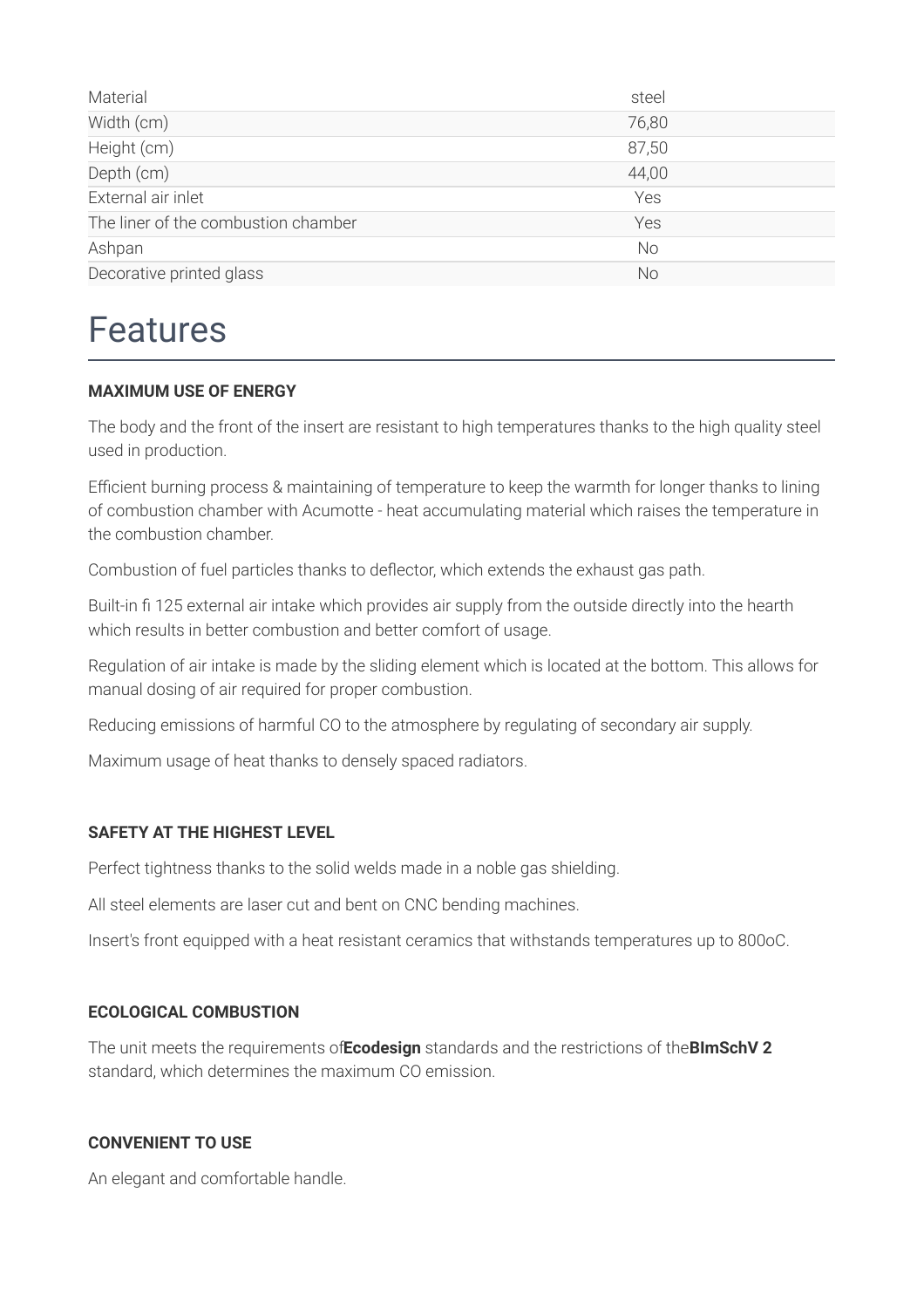It can be used in a various mounting conditions thanks to adjustable legs and movable fumes outlet with 360 regulation.

#### **MODERN DESIGN**

A fireplace insert with two panes compiled with each other at angles (without brackets).

 $172$ 

5 year warranty.

### Technical drawing









### Additional options



### Podstawa pod wkład ZIBI

Nogi pod wkład ZIBI umożliwiają stabilne i bezproblemowe ustawienie wkładu kominkowego, możliwość regulacji wysokości.

123,00 zł

Steel pipe 180/1m Exhaust pipe designed for connecting wood-fired fireplace inserts an the existing flue pipes.

95,00 zł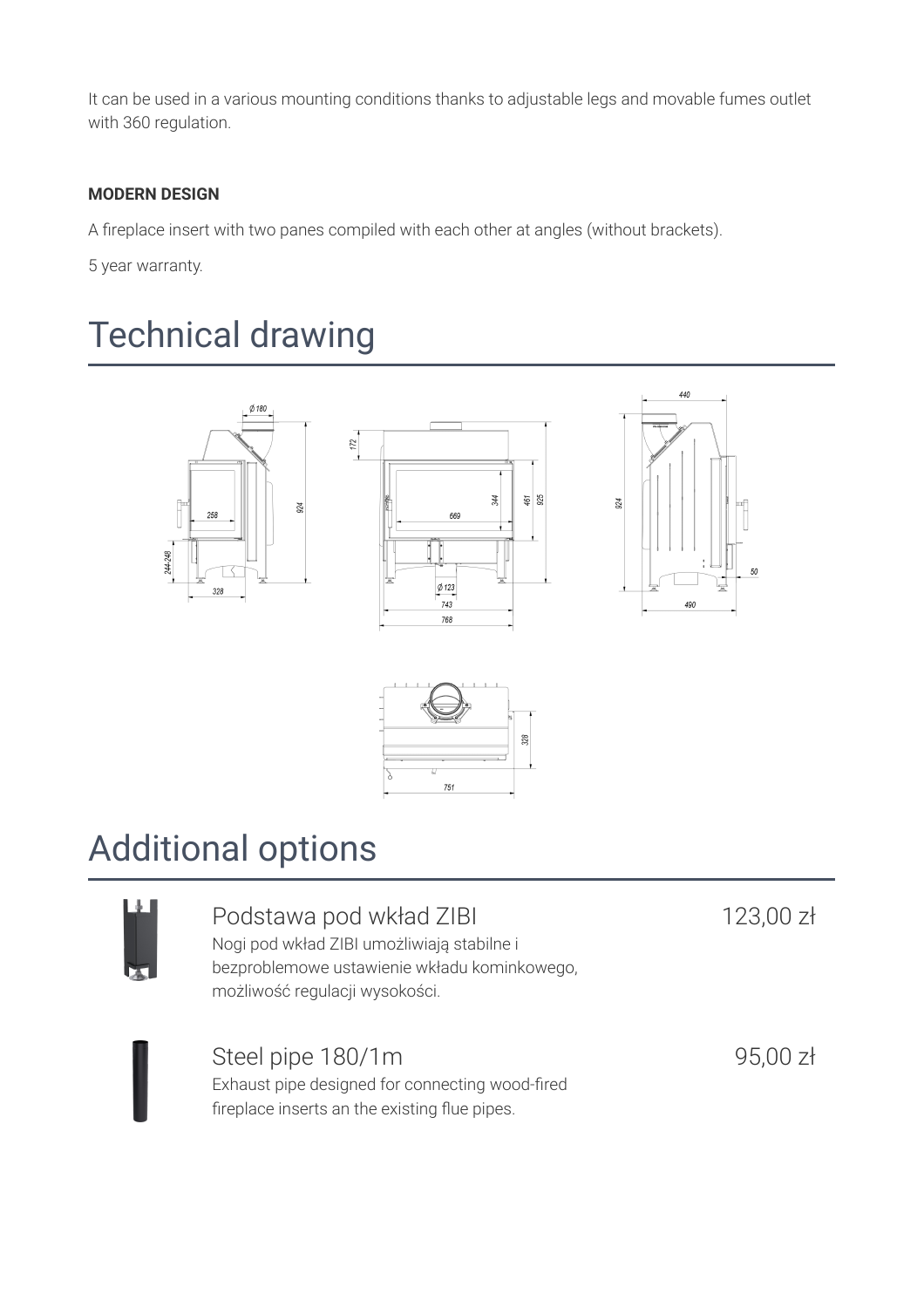| Steel pipe 180/0.5m<br>Exhaust pipe designed for connecting wood-fired<br>fireplace inserts an the existing flue pipes.                               | $63,00$ zł  |
|-------------------------------------------------------------------------------------------------------------------------------------------------------|-------------|
| Movable elbow 180/90<br>Adjustable elbow up to 90°, 3-segment, diameter:<br>180 mm.                                                                   | 94,00 zł    |
| The passage from the pipe system<br>Ø 180<br>The passage from the pipe system to the ceramic<br>chimney Ø180.                                         | 119,00 zł   |
| The passage from the reduction<br>from the pipe system $\varnothing$ 180/200<br>The passage from the pipe system to the ceramic<br>chimney Ø 180/200. | $120,00$ zł |

### **Warranty**

Wszystkie produkty dostępne na www.kratki.com są fabrycznie nowe, wolne od wad fizycznych i prawnych oraz zostały legalnie wprowadzone na rynek polski. Producent udziela 5 lat gwarancji od momentu zakupu wkładu na jego sprawne działanie. Wyłożenie ceramiczne objęte jest gwarancją na okres 2 lat od momentu zakupu wkładu. Uszczelnienia kominka objęte jest gwarancją na okres 1 roku od momentu zakupu wkładu. Gwarancją nie jest objęta: ceramika żaroodporna. Zastosowanie wkładu kominkowego, sposób podłączenia do komina oraz warunki eksploatacji muszą być zgodne z instrukcją obsługi.

## Return

Klient będący Konsumentem, który zawarł Umowę sprzedaży, może w terminie 14 dni odstąpić od niej bez podawania przyczyny. Bieg terminu na odstąpienie od Umowy sprzedaży rozpoczyna się od chwili objęcia Towaru w posiadanie przez Klienta lub wskazaną przez niego osobę trzecią inną niż przewoźnik. Oświadczenie można złożyć na formularzu, którego wzór został zamieszczony przez Sprzedawcę na Stronie Internetowej Sklepu pod adresem: **formularz [odstąpienia](http://kratki.com/sklep/pl/17/formularz-odstapienia)**.

**Kratki.pl Marek Bal [www.kratki.com](https://kratki.com)**